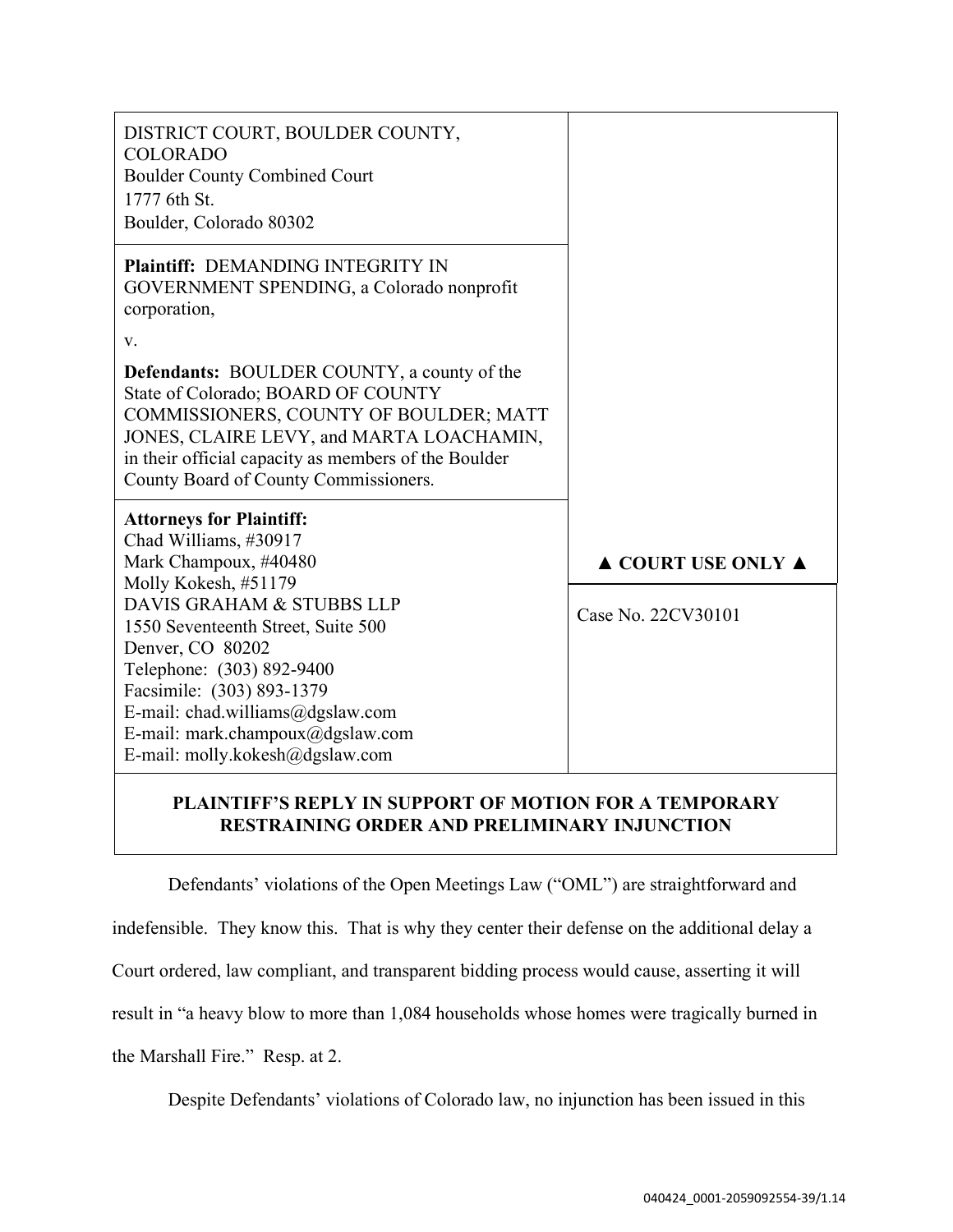case and no order of this Court or any court has stopped Defendants from beginning its cleanup of fire debris in Boulder County. Even Defendants have let slip, on and off the record, that they, not Plaintiff, are the sole reason for delay of this cleanup work. Indeed, Plaintiff did not even file this lawsuit until 50 days after the fires were extinguished. But the facts have not stopped Defendants from continuing its full court press to falsely blame Plaintiff for delay of the debris cleanup project. They have beaten this drum privately and publicly, prompting media sensationalism and the false storyline that Plaintiff is causing and will continue to cause cleanup delay.

This sideshow must end: *DIGS will no longer seek an order from this Court directing Defendants to rebid its contract in a Colorado law compliant bidding process.* Defendants, and Defendants alone, should be accountable for delaying the start of this important cleanup, without the convenience or ability to claim this case is somehow responsible.

Defendants argue in their Response: "[T]he Court has discretion to craft a remedy that addresses its concerns without impacting Marshall Fire survivors." Resp. at 20. Plaintiff agrees. In lieu of a rebidding process, Plaintiff now seeks much narrower relief that is finely tailored to remedy the law violations Defendants committed: brief depositions of the Commissioners and Evaluation Committee (3.5 hours each) and 10 requests for production to Defendants.<sup>1</sup> While not a perfect solution, such court-supervised discovery is a sensible remedy that will provide some level of transparency to Defendants' bidding and selection process, effect the policies that underpin the OML, and substitute for statutory remedies that are unavailable due to Defendants' noncompliance with the OML. This remedy will also inarguably permit Defendants to continue

<sup>&</sup>lt;sup>1</sup> On March 14, 2022, undersigned counsel conferred with counsel for Defendants concerning this relief. Defendants object to it.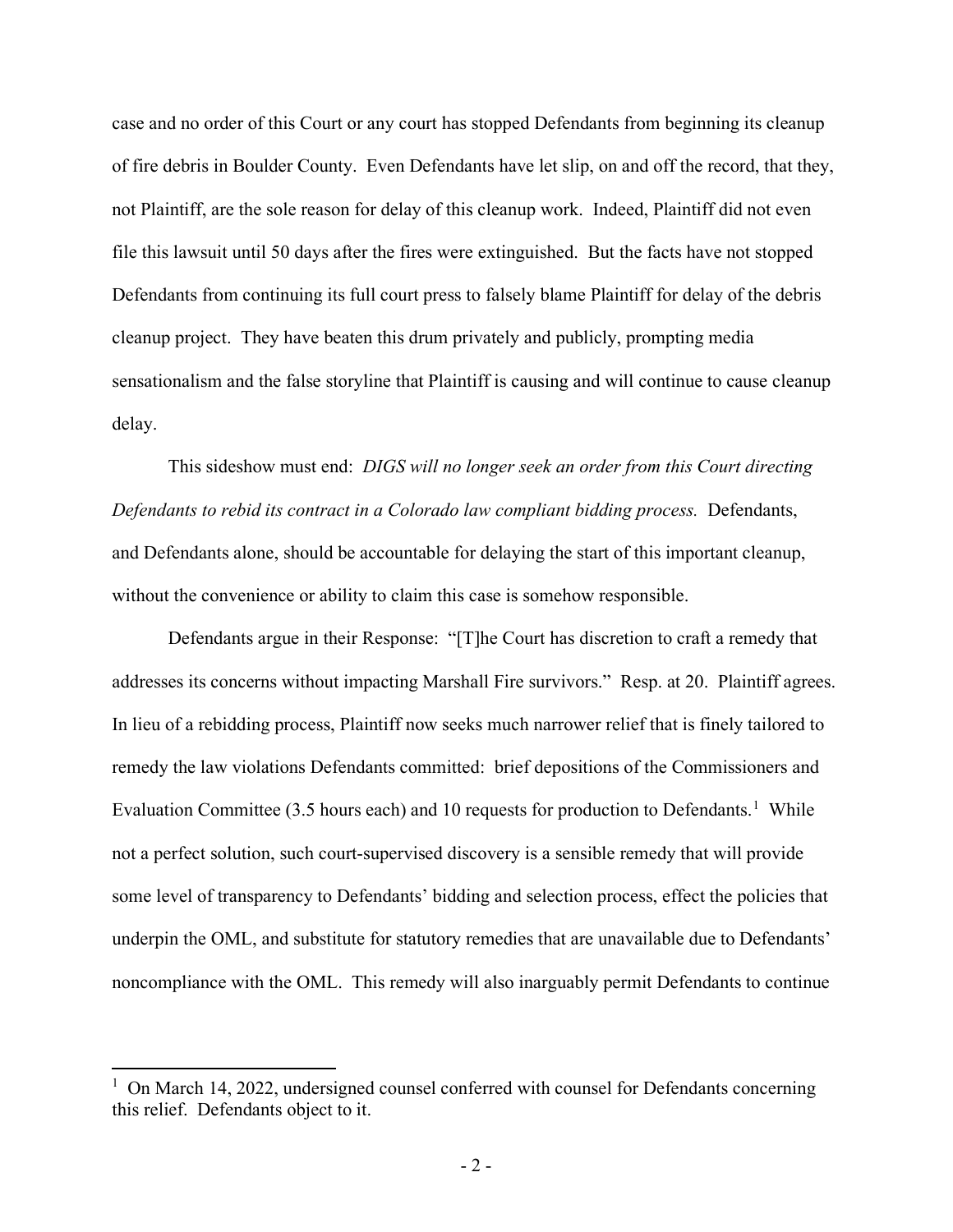to plod along in their now 75-day effort to begin the cleanup of debris that covers approximately 6,000 acres in Louisville and Superior, Colorado.

#### **ARGUMENT**

The Colorado Supreme Court recognizes the OML is "clearly intended to afford the public access to a broad range of meetings at which public business is considered," *Town of Marble v. Darien*, 181 P.3d 1148, 1152 (Colo. 2008), and attaches importance to the legislative intent of the OML "that citizens be given a greater opportunity to become fully informed on issues of public importance so that meaningful participation in the decision-making process may be achieved." *Cole v. State*, 673 P.2d 345, 347 (Colo. 1983). This did not happen relative to Defendants' many meetings during the last 60 days to discuss its most important business in the last 25 years.

#### **I. DEFENDANTS HAVE** *NO* **DEFENSE ON THE MERITS**

Defendants' violations of the OML are straightforward and provable by judicially noticeable facts. The Evaluation Committee met for over sixteen hours with no notice to the public, no claim of executive session, no access for the public to observe it, no ability of the public to participate in the meetings or to make comment, and no recordings of the sessions. These facts are immutable. Thus, because they must, Defendants argue the Evaluation Committee is not a "local public body" to which the OML applies. Not so. The law is plainly that a committee like the Evaluation Committee is a "local public body."

### **A. The Evaluation Committee Is a "Local Public Body" and therefore Subject to the Requirements of the OML.**

Defendants first argue that unless a committee has been delegated "a governmental decision-making function," it is not a "local public body" and the OML does not apply to it. Resp. at 9. They then conflate the word "function" with the word "authority," which is not the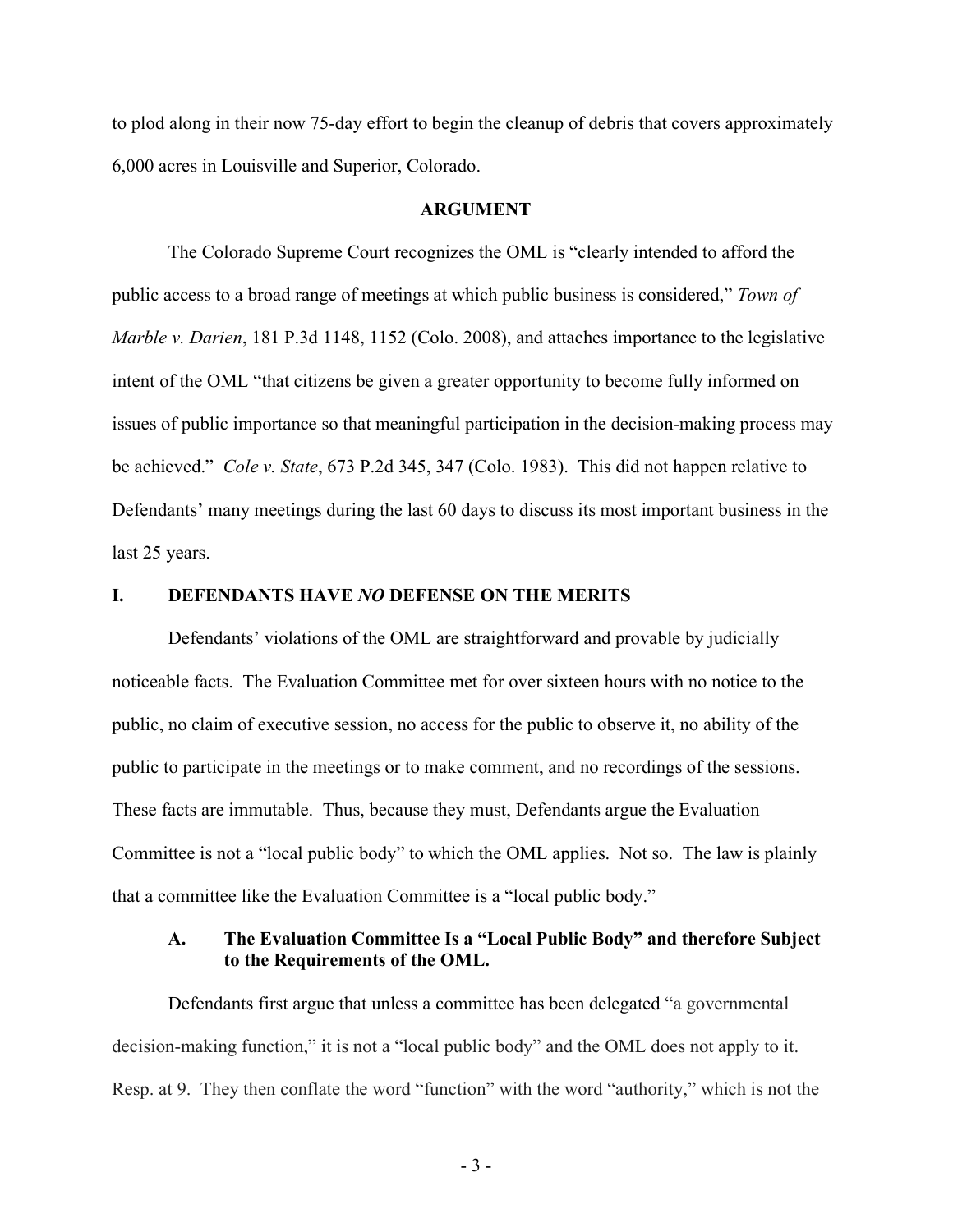language of the statute. Colo. Rev. Stat.  $\S 24-6-402(1)(a)(I)$ . They argue that because the Defendants did not delegate "governmental decision-making authority" to the Evaluation Committee,<sup>2</sup> the committee "merely had the ability to make a recommendation, which the Board . . . could accept or reject." Resp. at 10. From this, Defendants claim the Evaluation Committee is not a "local public body" subject to the OML. This argument is fraught with problems.

First, the delegation of a "governmental decision-making function" is not necessary for a "committee . . . of [a] political subdivision" to be designated a "local public body," as Defendants claim. Resp. at 9. As a "committee . . . of [a] political subdivision" the Evaluation Committee is subject to the OML regardless of whether Defendants delegated a "governmental decision-making function" to it. As Defendants concedes, the OML applies to any "local public body." Colo. Rev. Stat. § 24-6-402(b). A "local public body" is

*any* board, *committee*, commission, authority, or *other advisory*, policy-making, rule-making, or formally constituted body of any political subdivision of the state

and

any public or private entity to which a political subdivision, or an official thereof, has delegated a governmental decision-making function but does not include persons on the administrative staff of the local public body.

Colo. Rev. Stat. § 24-6-402(1)(a)(I) (formatting and emphasis added).<sup>3</sup> A "political subdivision

 $2$  Understanding the applicability of the OML to committees of a county, Defendants refer to the Evaluation Committee as "the Team" throughout their response. But it was Defendants, not Plaintiff, that first called this committee of the board the "Evaluation Committee."

<sup>&</sup>lt;sup>3</sup> Law Summary, Office of the Legislative Legal Services, Open Meeting Requirements of the Sunshine Law (November 29, 2021) https://leg.colorado.gov/sites/default/files/open-meetingrequirements-of-the-colorado-sunshine-law.pdf (defining "local public body" as "[a]ny board, commission, or other advisory decision-making body of a political subdivision of the state; or any entity that has been delegated the governmental decision-making function") (emphasis added).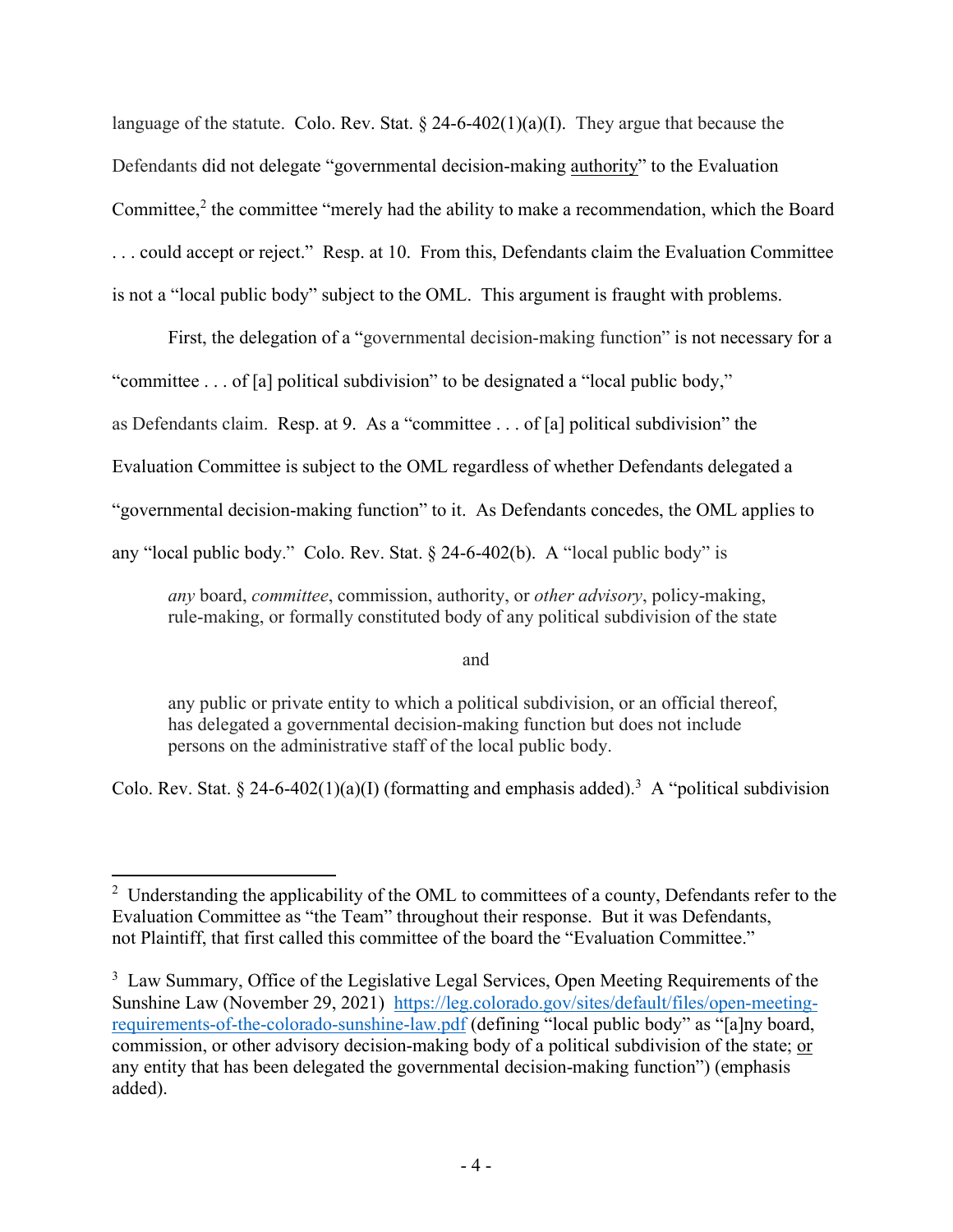of the state" includes "any county, city, and city and county." *Id.* As explained in *Free Speech Def. Comm. v. Thomas*, 80 P.3d 935, 937 (Colo. App. 2003), "the first part of the definition of 'local public body' *includes any advisory body* 'of any political subdivision of the state,'" and "[t]he second part of the definition of 'local public body' includes any 'entity to which a political subdivision, or an official thereof, has delegated a governmental decision-making function." (Emphasis added.) An entity can be considered a "local public body" under *either* part. A committee of Boulder County, the Evaluation Committee constitutes a "local public body" under the first part of the definition without regard to whether it has any "governmental decisionmaking function." It is therefore subject to the OML.<sup>4</sup>

Second, even if a committee only becomes a "local public body" if it *has been* delegated a "governmental decision-making function," Defendants obviously delegated such a function to the Evaluation Committee. "Decision-making" is "the act or process of deciding something especially with a group of people." https://www.merriam-webster.com/dictionary/decisionmaking. And a "function" is "any of a group of related actions contributing to a larger action." https://www.merriam-webster.com/dictionary/function. The County assembled the Evaluation Committee to evaluate proposals submitted in response to RFP #7301-22 and to recommend a contractor that should be awarded the \$52 million contract contemplated by RFP #7301-22, a sum equal to  $11\%$  of the County's budget.<sup>5</sup> After meeting for over sixteen hours,

<sup>4</sup> Defendants point to *Free Speech Defense Committee* as support for its argument that the Evaluation Committee is not a local public body. But that case suggests that the Evaluation Committee *is* a local public body. In *Free Speech Defense Committee*, the court held that an advisory board formed by a district attorney was not a local public body only because the person that formed it—the district attorney—was not a "political subdivision of the state." The County is inarguably a political subdivision of the state.

<sup>5</sup> https://www.bouldercounty.org/news/boulder-county-adopts-549-8-million-budget-for-2022 corrected-overview-and-highlights/.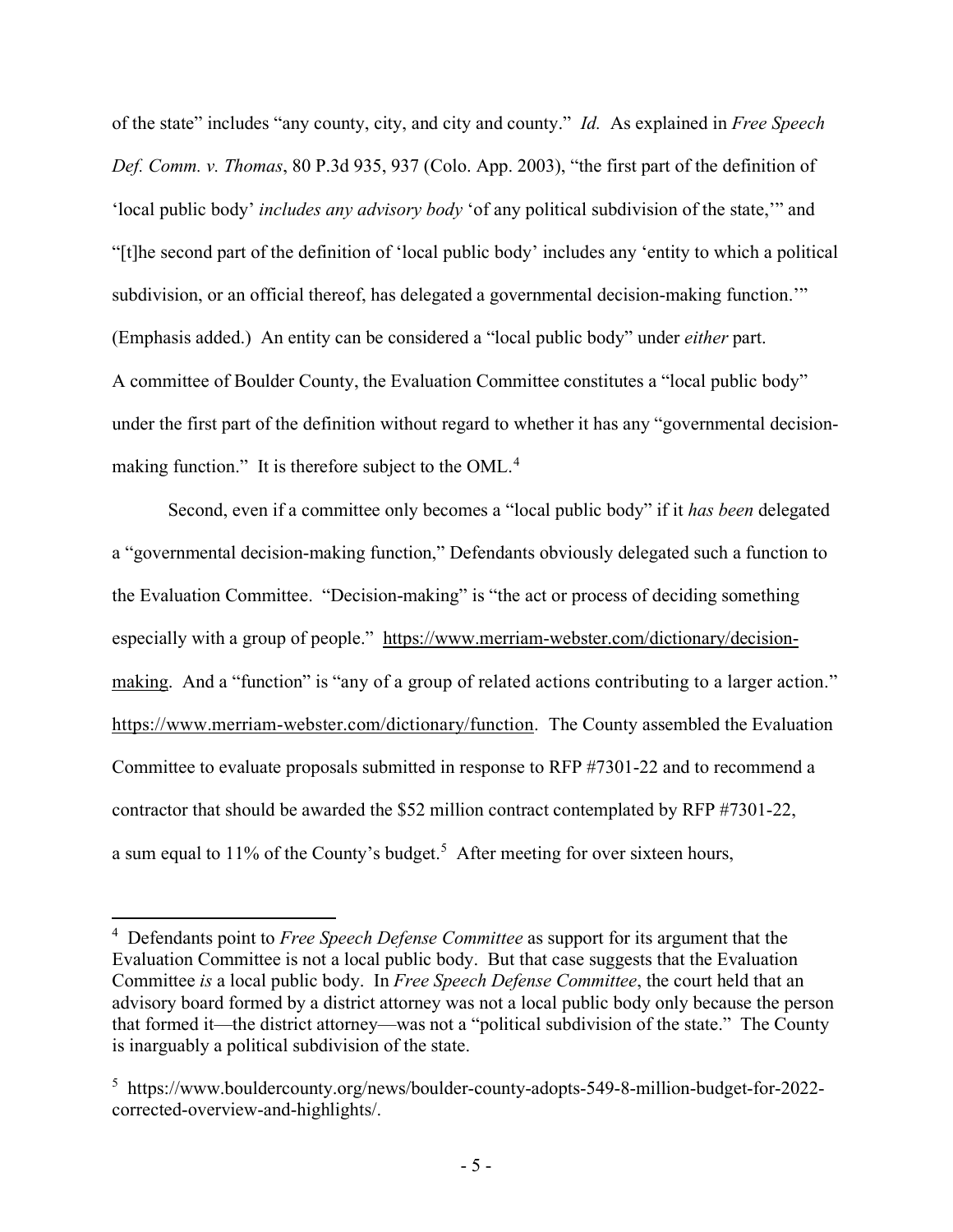the Evaluation Committee reached a "recommendation decision," and recommended the County award the contract "in its entirety" to DRC Emergency Services, LLC ("DRC"). The Evaluation Committee undisputedly decided what it would recommend and fulfilled its "decision-making function."

The County cannot honestly claim this work did not serve any part of the "decisionmaking function." Especially when it accepted this \$52 million dollar recommendation in an 11 minute meeting.

#### **B. The Evaluation Committee is Not the "Administrative Staff" of Defendants.**

Defendants next argue that the Evaluation Committee is merely their "administrative staff," suggesting its function was somehow clerical or organizational, and that it was therefore not subject to the OML. Resp. at 11. This position is glaringly wrong and internally inconsistent with Defendants' other efforts to tout the substance of the work of the Evaluation Committee. The Evaluation Committee did *far more* than even the elected board itself to select a contractor as the winning bidder. This work was not administrative, it was substantive: they received, reviewed, and evaluated "Best and Final Offer" responses from the bidders; they solicited information from bidders about past performance and quality of service delivery; they met to evaluate the proposals as a group; they compiled, analyzed, and agreed upon a single Score Sheet and Rate Sheet; they met for sixteen hours to discuss the bidders, and they reached a decision to recommend to Defendants. Resp. at 4-5.

There was nothing "administrative" about those efforts. Defendants accepted the Evaluation Committee's recommendation, wholesale, after listening to a five-minute presentation from a member of the Evaluation Committee, asking one question, and making

- 6 -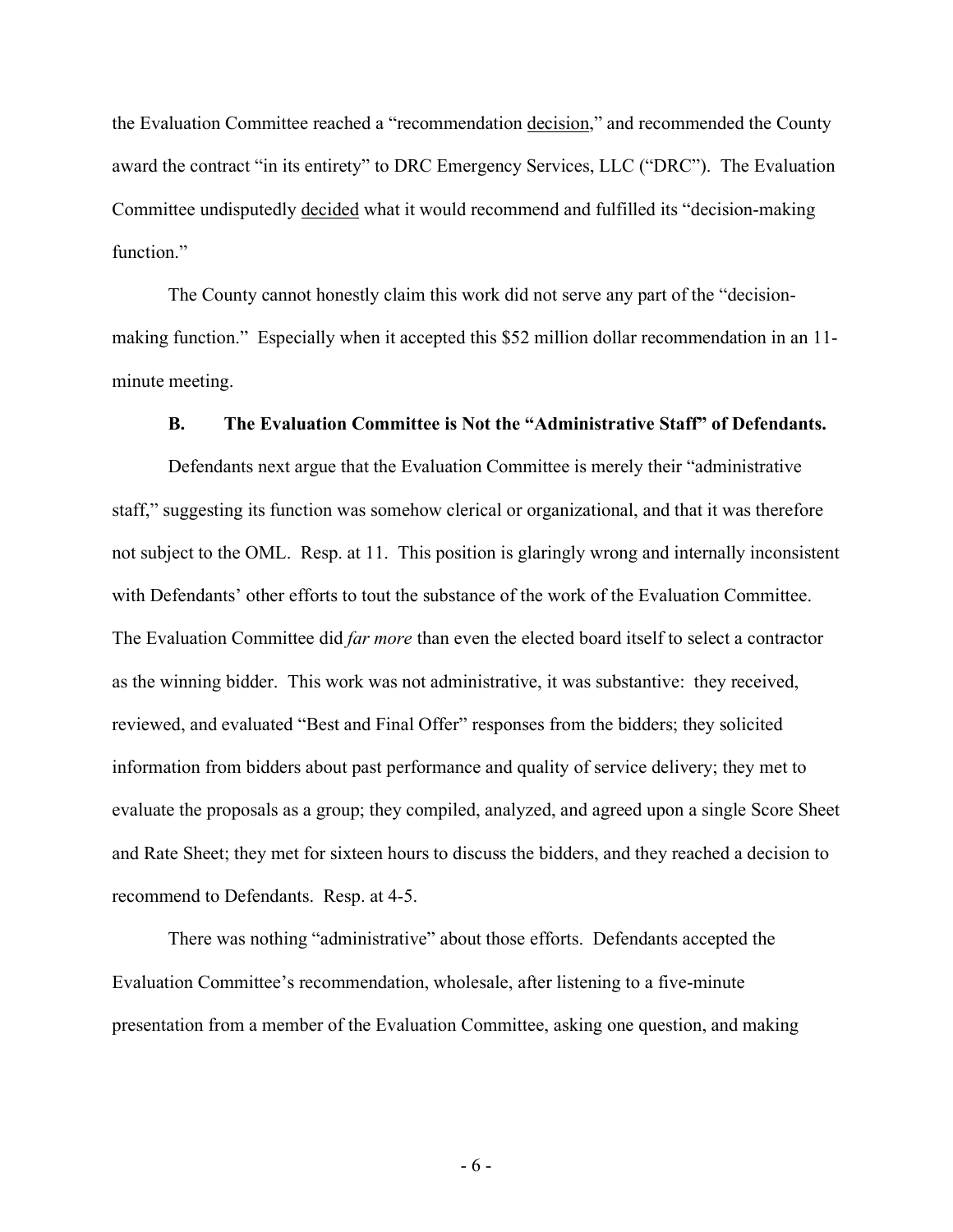comments to thank the Evaluation Committee for its efforts.<sup>6</sup> This was a proverbial "rubber stamp" of the decision of the Evaluation Committee. If anything, *Defendants* served in an administrative role vis-à-vis the bidding process. One remarked, "I think the [Recommendation] pretty much speaks for itself . . . and why the decision is being made," confirming that Defendants' only role in selecting its contractor was to formally accept the Evaluation Committee's decision.

There can be no doubt the Evaluation Committee's role was substantive. Its very job was to evaluate. It was not "administrative staff" for Defendants. This carve-out from the OML does not apply.

### **C. The OML Provides for the Safeguard of Confidential and Commercially Sensitive Information.**

Finally, Defendants claim the OML must not apply to the Evaluation Committee because, if it did, "confidential information could not be reviewed or discussed [as] much of the information submitted . . . is proprietary trade or financial information." Resp. at 11. They argue that open meetings at which such proprietary data is in view of the public would be in conflict with other statutes, like Colo. Rev. Stat.  $\S$  24-72-204(3)(a)(IV), the provision of the Colorado Open Records Act ("CORA") prohibiting disclosure of such information in response to open records requests. *Id.*

But the OML offers the same language as CORA to protect highly sensitive commercial data. In fact, it is directly tied to the provision of CORA cited by Defendants in their Response. *Id.* A local public body may go into "executive session" (a non-public meeting) for

 $6$  Feb. 10, 2022 Meeting of Board of Cty. Comm'rs at 2:27:15, retrieved from https://pubbouldercounty.escribemeetings.com/Meeting.aspx?Id=df663f8c-ae0d-420d-add4- 74fcf9108f0a&lang=English (Evaluation Committee presentation begins at 2:29:40 and the meeting ends at 2:36:30).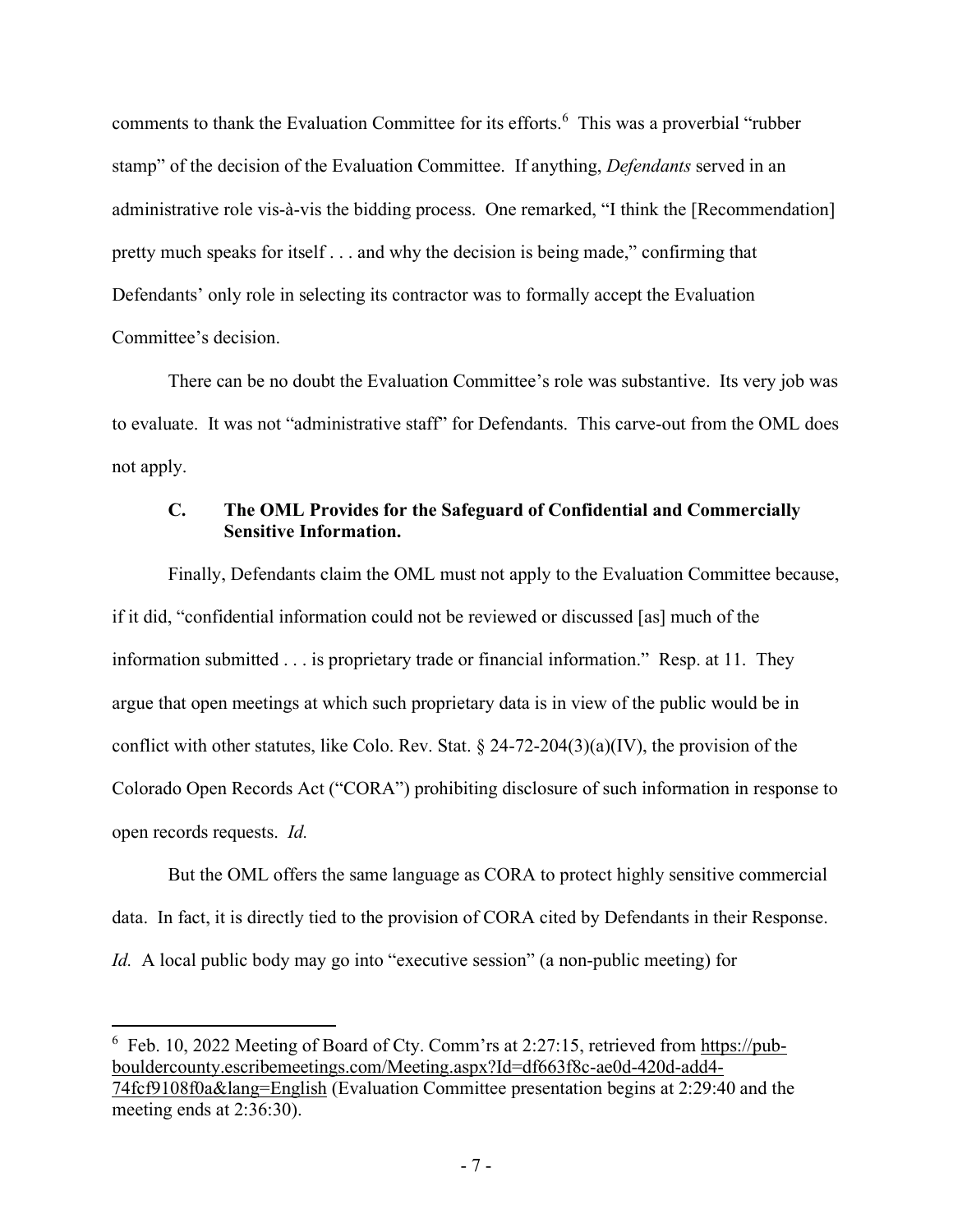"[c]onsideration of any documents protected by the mandatory nondisclosure provisions of the 'Colorado Open Records Act,' part 2 of article 72 of the title . . . ." Colo. Rev. Stat. § 24-6-  $402(4)(g)$ . Information within bid proposals that is truly commercially sensitive and proprietary would fall within such an OML exception and could be discussed in executive session outside of the public view. All that is required for such a session is proper notice with an adequate description of the topic of the session and a proper session record.

In this case, such simple procedural safeguards would have been easy to implement. Defendants implement them all the time. However, there was no effort by Defendants or the Evaluation Committee to follow OML protocols in any way relative to the sixteen hours of closed-door meetings the Evaluation Committee held in the furtherance of its selection of a bid winner. They gave no notice the Evaluation Committee would meet in executive session to have these conversations in violation of Colo. Rev. Stat. § 24-6-402(4) (requiring notice and descriptions of executive sessions). They made no recording of the meetings in violation of Colo. Rev. Stat.  $\S 24-6-402(2)(d.5)(II)(A)$  ("Discussions that occur in an executive session of a local public body shall be electronically recorded."). They did not retain such recordings in violation of Colo. Rev. Stat. § 24-6-402(2)(d.5)(II)(E) ("[T]he record of an executive session of a local public body . . . shall be for at least ninety days after the date of the executive session.").

Defendants are correct. Compliance with the OML is more cumbersome than noncompliance. But that does not justify the failure of a local public body to comply with even one of its several requirements. The legislature set this priority when it adopted the OML: "the formation of public policy is public business and may not be conducted in secret." Colo. Rev. Stat. § 24-6-401.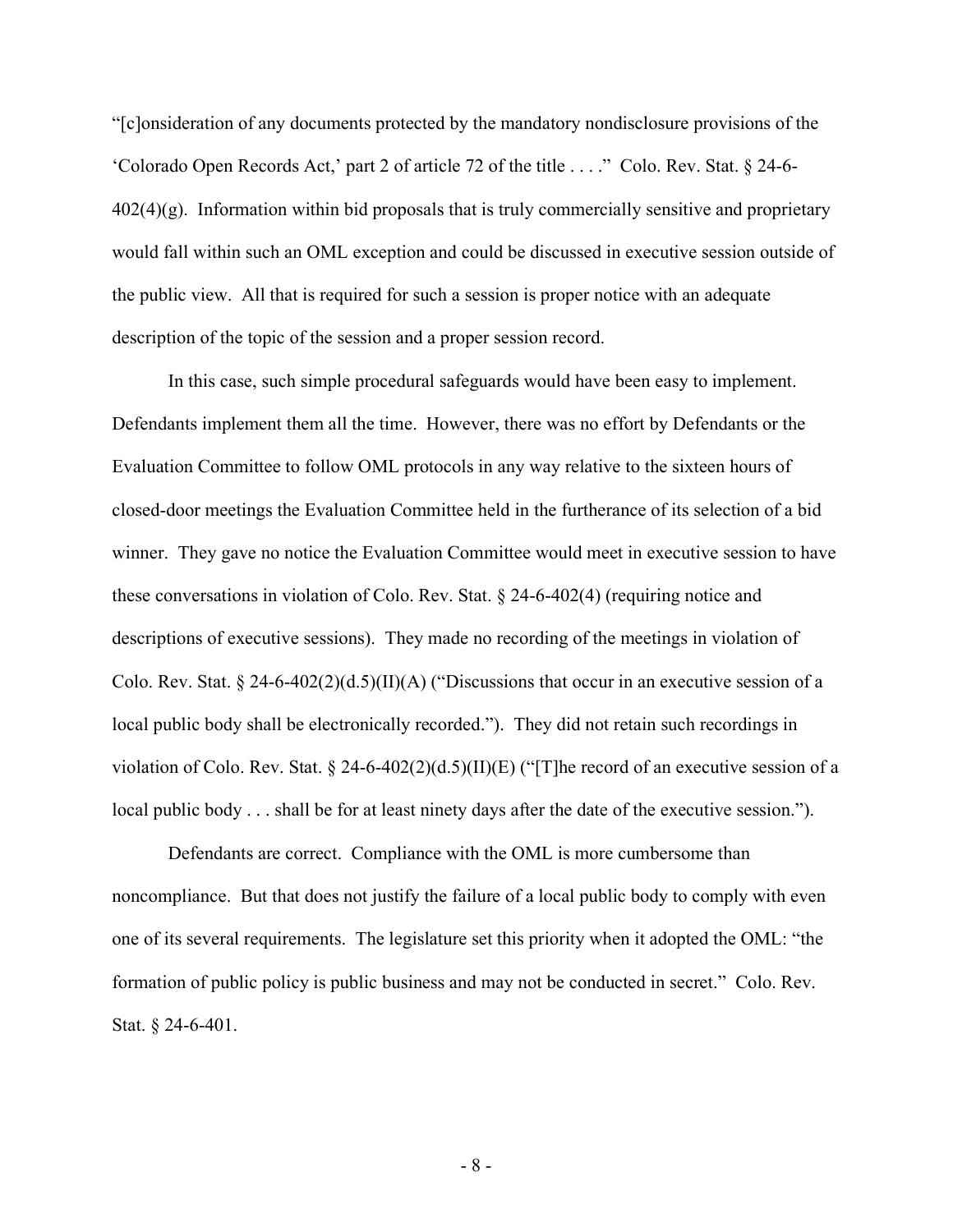### **II. DIGS Has Standing to Bring this Lawsuit**

DIGS has an injury-in-fact and constitutional standing to bring this case by operation of legislative rule. Plaintiff's injury is the impairment of the rights afforded to it under the OML. *See* Colo. Rev. Stat. § 24-6-402(9)(a) ("*Any person* denied or threatened with denial of any of the rights that are conferred on the public by this part 4 has suffered an injury in fact and, therefore, has standing to challenge the violation of this part 4.") (Emphasis added). Under the OML, all "courts of record . . . shall have jurisdiction to issue injunctions to enforce the purposes of this section upon application *by any citizen of this state*." Colo. Rev. Stat. § 24-6-402(9)(b)*.*

DIGS is a Colorado nonprofit corporation and a citizen of Colorado. Its incorporator, Michael Brown, is also citizen of Colorado. Compl. ¶¶ 12-13. Plaintiff alleges violations of the OML. Indeed, these allegations are the entire subject matter of this case. That is sufficient to establish standing. *Weisfield v. City of Arvada*, 2015 COA 43, ¶ 22, 361 P.3d 1069, 1073 ("Based on the plain language of the Open Meetings Law, we conclude that that statute creates a legally protected interest on behalf of Colorado citizens to have public business conducted openly in conformity with the statutory provisions.").

Defendants argue, when the government entity at issue is a "local public body," the Plaintiff must at least live in the jurisdiction in which the OML is being invoked. *See* Resp. at 15-16 (citing *Weisfield*, which left open whether the "language of section 24-6-402(9) should be read literally to allow *any* citizen of Colorado to challenge any violation of the Open Meetings Law even if . . . the citizen does not reside within the jurisdiction of the public body whose actions are being challenged."). But *Weisfield* construed an older version of the OML. It was *after* the *Weisfield* case, and in direct response to it, that the Colorado legislature brought clarity and finality to this issue. In 2014, to address the trial court's decision in *Weisfield*, the legislature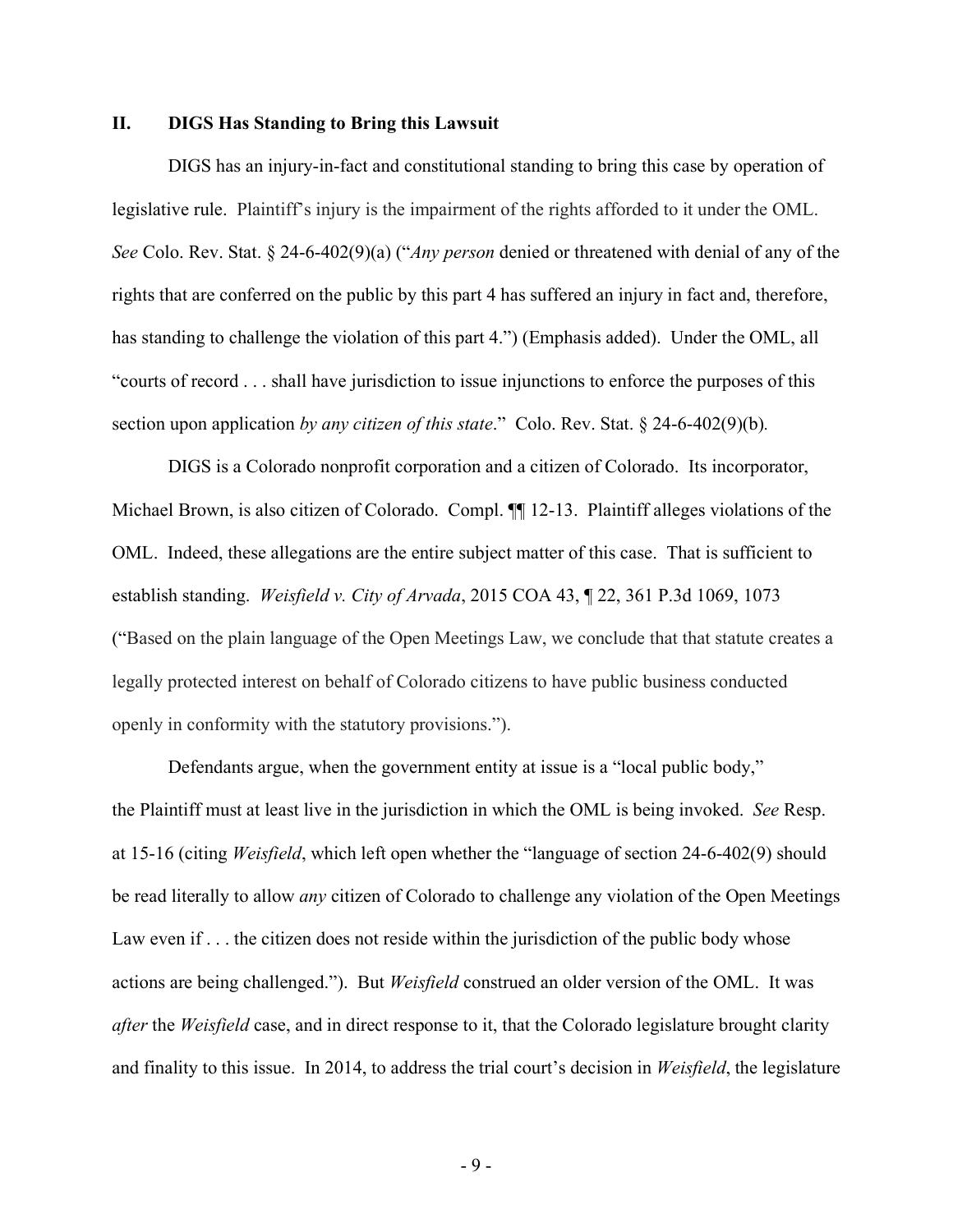amended the OML to add the following language of subsection (9)(a) that is also quoted above: "*Any person* denied or threatened with denial of any of the rights that are conferred on the public by this part 4 *has suffered an injury in fact* and, therefore, *has standing* to challenge the violation of this part 4." The court of appeals in *Weisfield* acknowledged this change in law in a footnote. 361 P.3d 1072 n.1. However, because the change was not made retroactive, it did not affect the *Weisfield* decision. This broad statutory language that defines an injury-in-fact has been operative for many years. It certainly applies to Plaintiff in this case. Plaintiff easily hurdles the low bar to establish standing.

#### **CONCLUSION**

If Defendants had complied with the OML, the public could have accessed important information and discussion about its most important vendor selection in many years. The public could have attended the meetings. Or it could have reviewed the recordings memorializing them. But the public was not invited. And there are no recordings. Because Defendants did not comply with *any* of the OML's requirements. The modest discovery Plaintiff requests in resolution of this motion—and largely this case—is to create the record Defendants failed to create as they worked. The Court should issue an injunction requiring Defendants' participation in that discovery (*see supra* at p. 2) at this time.

Dated: March 15, 2022 /s/ Chad D. Williams

Chad D. Williams, #30917

Mark Champoux, #40480 Molly Kokesh, #51179 DAVIS GRAHAM & STUBBS LLP 1550 Seventeenth Street, Suite 500 Denver, CO 80202 Telephone: (303) 892-9400 Facsimile: (303) 893-1379 ATTORNEYS FOR PLAINTIFF